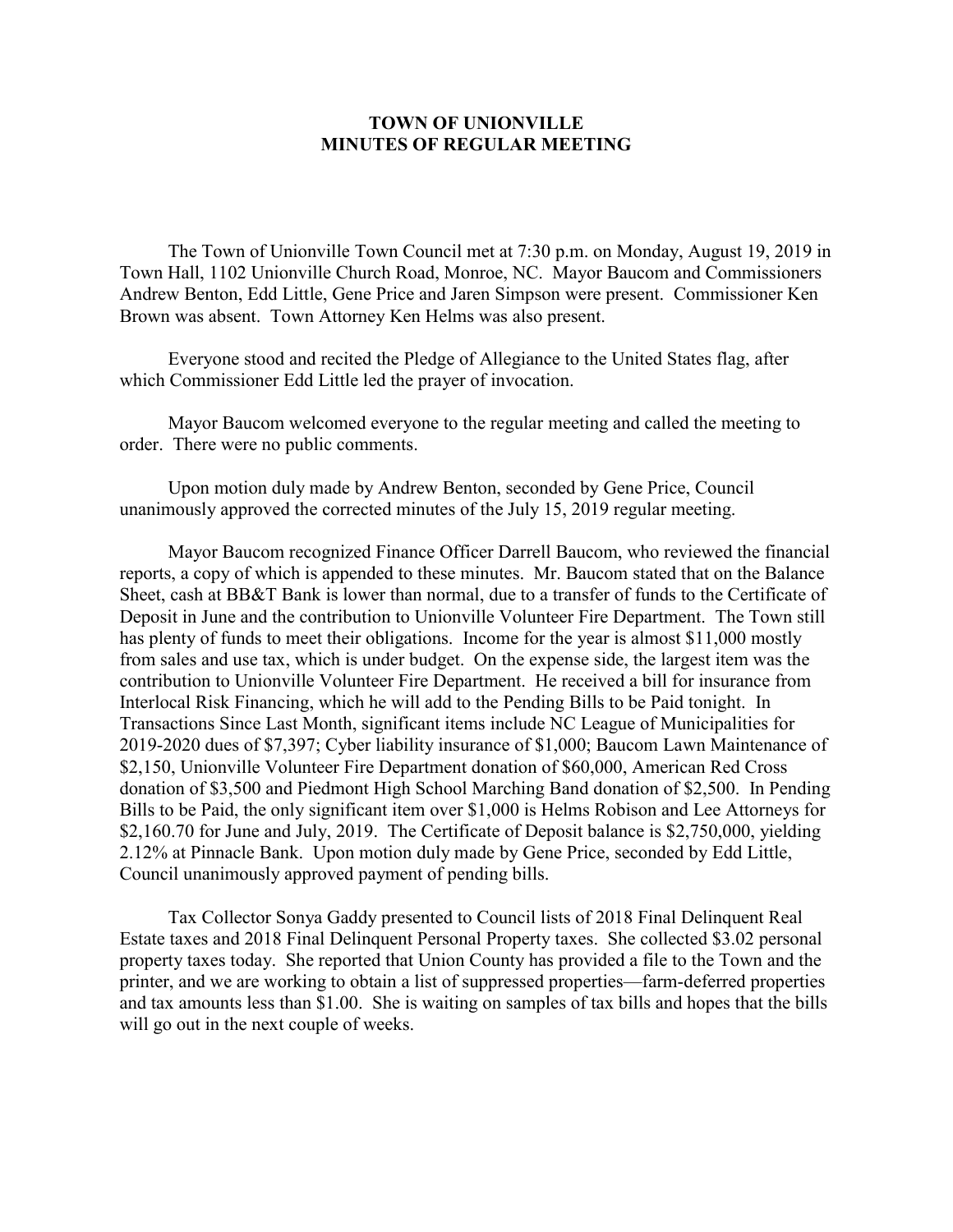In discussing the Water and Wastewater Interlocal Agreement with City of Monroe, Attorney Ken Helms reported that he has sent an email to City of Monroe's attorney stating that Unionville has approved the agreement. We are currently awaiting City of Monroe to sign and return the agreement to us for signatures. Clerk Gaddy will follow up with City of Monroe officials Larry Faison and Russ Colbath via email.

Mayor Baucom stated that House Bill 495 has been passed by the N.C. General Assembly and signed by Governor Cooper on July 9, 2019. This bill will require the Town to change the Land Use Ordinance text regarding septic restrictions in Sections 238 and 239 in order to maintain compliance. The process is to direct the Planning Board to make a recommendation regarding this text amendment, after which Council will hold a public hearing and then vote on the text amendment during a regular meeting. Upon motion duly made by Gene Price, seconded by Edd Little, the motion to direct Planning Board to make a recommendation on this text amendment carried with a 3-1 vote, as Commissioner Simpson voted against the motion.

Land Use Administrator Sonya Gaddy drew Council's attention to Senate Bill 355, which authorizes local government to engage in land use planning and regulation. She provided an overview by Patti Rader of N-Focus Planning. She stated that she will work closely with Ms. Rader and Nadine Bennett and bring required text amendments to Planning Board for their recommendation. Additionally, the Planning Board has begun to review and update the Town's existing Land Use Plan, dated 2006, along with the Town's Future Land Use Map, as they are both very outdated and need to be brought up-to-date.

Upon motion duly made by Andrew Benton, seconded by Edd Little, Council unanimously approved the Constitution Week Declaration 2019.

Mayor Baucom stated that Larry and Elaine Deese have gifted the Town two  $8'' \times 10''$ Unionville High School photos from 1947 and sometime in the 1950s. He asked if anyone could identify any of the students. Commissioner Price identified his step-mother, Marie Price in the graduation photo. Council suggested that Clerk Gaddy contact Helen Morgan, Doris Outen, Melvin Mullis, C.W. Price and George Love to help identify these students. She will have these photos framed and hang them in Town Hall.

In considering the Resolution Opposing High Density Housing, the consensus of the Council was to table this item until the September 16, 2019 meeting.

Mayor Baucom recognized Miss Kaitlyn Baucom, who addressed Council. Miss Baucom is a rising senior at Piedmont High School and it has come to her attention that many members of the Unionville community are uninformed of Town and community events. She would like to create and maintain a Town Facebook page. She would make certain that comments would be disabled and post Town events to this page, in hopes that more people would become active in community events. Mayor Baucom made inquiry as to what type of events would be posted on the page—community blood drives, community and social events,